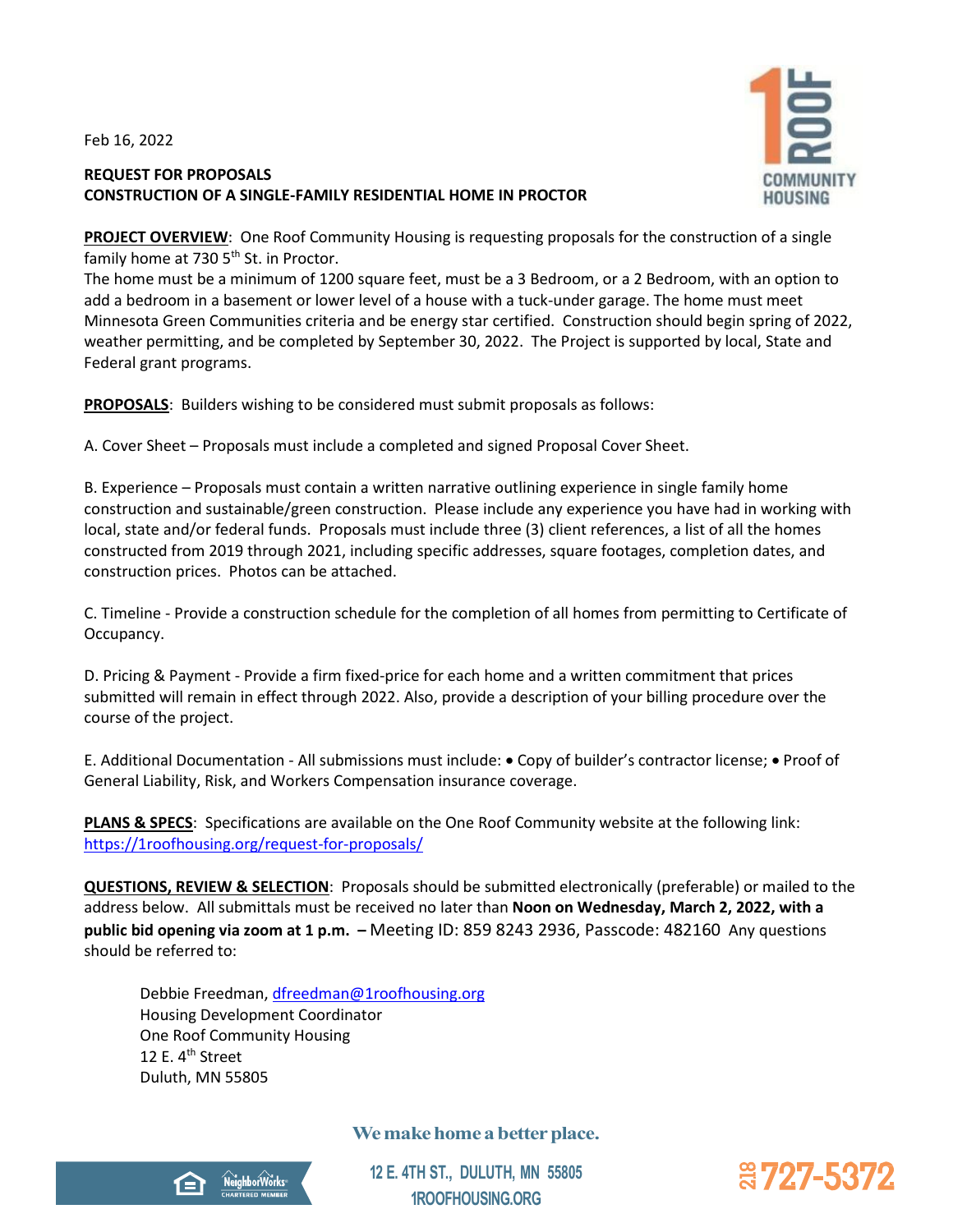

**IMPORTANT**: Late or incomplete proposals will not be accepted. All accepted proposals will be opened at our office in a public setting via "zoom" on Wednesday, March 2, 2022 at 1 p.m.

Proposing builders may be contacted for additional information, and may be invited to meet with, or make formal presentations to One Roof as part of the review process. One Roof reserves the right to engage in discussions or negotiations with none, any, or all proposing builders as part of the selection process. It reserves the right to select or reject any or all proposals, and if deemed necessary, to engage in subsequent builder proposal rounds. After selection, One Roof and the Builder will finalize all outstanding matters and execute a contract for construction of three homes.

#### SPECIFIC REQUIREMENTS:

1.1. All requirements and standards must be included in a FIRM FIXED CONSTRUCTION PRICE submitted by Builder with Proposal/Bid, and shall become part of a NO-LIEN CONSTRUCTION AGREEMENT between One Roof and Builder. Builder may not assign construction agreement to another party.

1.2. All materials and workmanship must conform with current Energy Star/MN green communities criteria.

1.3. Builder shall provide One Roof a detailed list of all individuals and entities that have a contract with Builder to perform any portion of work at the site ("Subcontractor"), including names, addresses, Federal ID numbers, and dollar amount of subcontracts, with or prior to submission of final progress draw request.

1.4. Final payment will only occur after the municipality has issued a Certificate of Occupancy and energy star certificate has been received.

1.5. Builder is responsible for exact measurements, materials, and labor needed for bidding purposes. Bids must include all labor and materials to complete the job in a workmanship- like manner.

1.6. All costs to complete the Work described in these specifications and included on any drawings or plans should be included in these line items. Any scope of work Builder does not believe is covered, but is needed for a workman-like completion of the Work, should be discussed with One Roof before submitting a Proposal/Bid.

1.7. All materials used are to be new, of first quality and without defects, except in the case of harvest, salvaged, or recycled materials used in finishes, trim, etc., which have been approved by One Roof.

1.8. Change orders are for unforeseen circumstances or substantial changes to the Scope of Work only. All reasonable costs to complete the Work in the manner outlined in this document and submitted with Builder's Proposal/Bid are assumed to be included in the original contract.

1.9. One Roof **must** approve all change orders before additional Work is started.

1.10. Builder will work closely with One Roof to resolve any defects in materials or workmanship. Builder agrees to remedy any defect due to faulty material or workmanship and pay for all damage to other work resulting there from, in accordance with the timeframe indicated in the current state statute.

# **We make home a better place.**

**12 E. 4TH ST., DULUTH, MN 55805 1ROOFHOUSING.ORG**



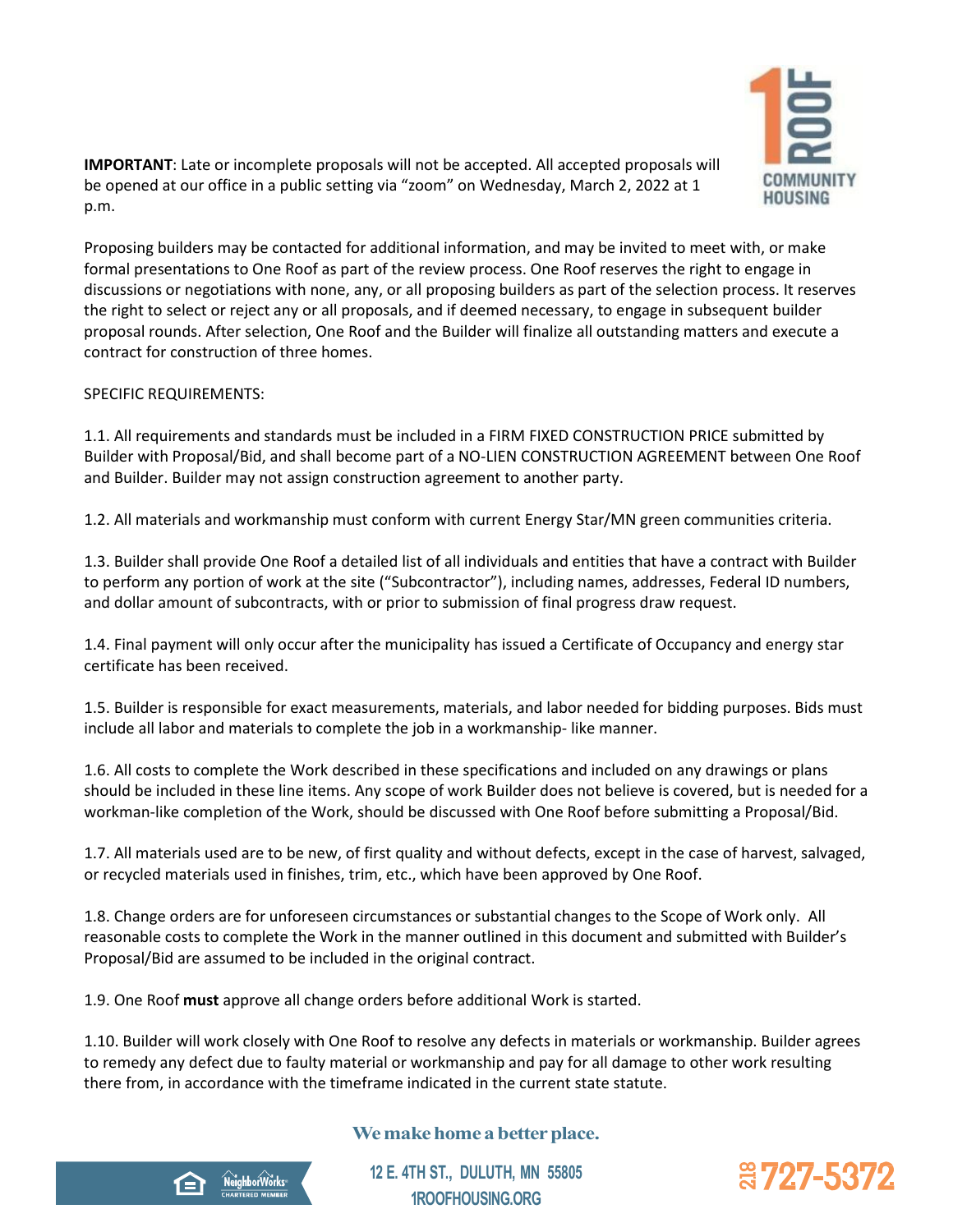

1.11. Builder must be licensed in accordance with State and/or municipality and approved as an Energy Star Builder.

1.12. Builder must apply for, and obtain, all required Permits. Builder must comply with all rules of the permitting process as established by the municipality where building.

1.13. All work will comply with any and all applicable Federal, State and local Codes and Ordinances.

1.14. Builder understands that grant funds used by One Roof to underwrite project costs require oversight and approvals.

1.15 Builder will submit to One Roof a detailed listing of all Minnesota State sales tax paid for any materials by them and/or subcontractors at construction close-out.

# **We make home a better place.**



**12 E. 4TH ST., DULUTH, MN 55805 1ROOFHOUSING.ORG**

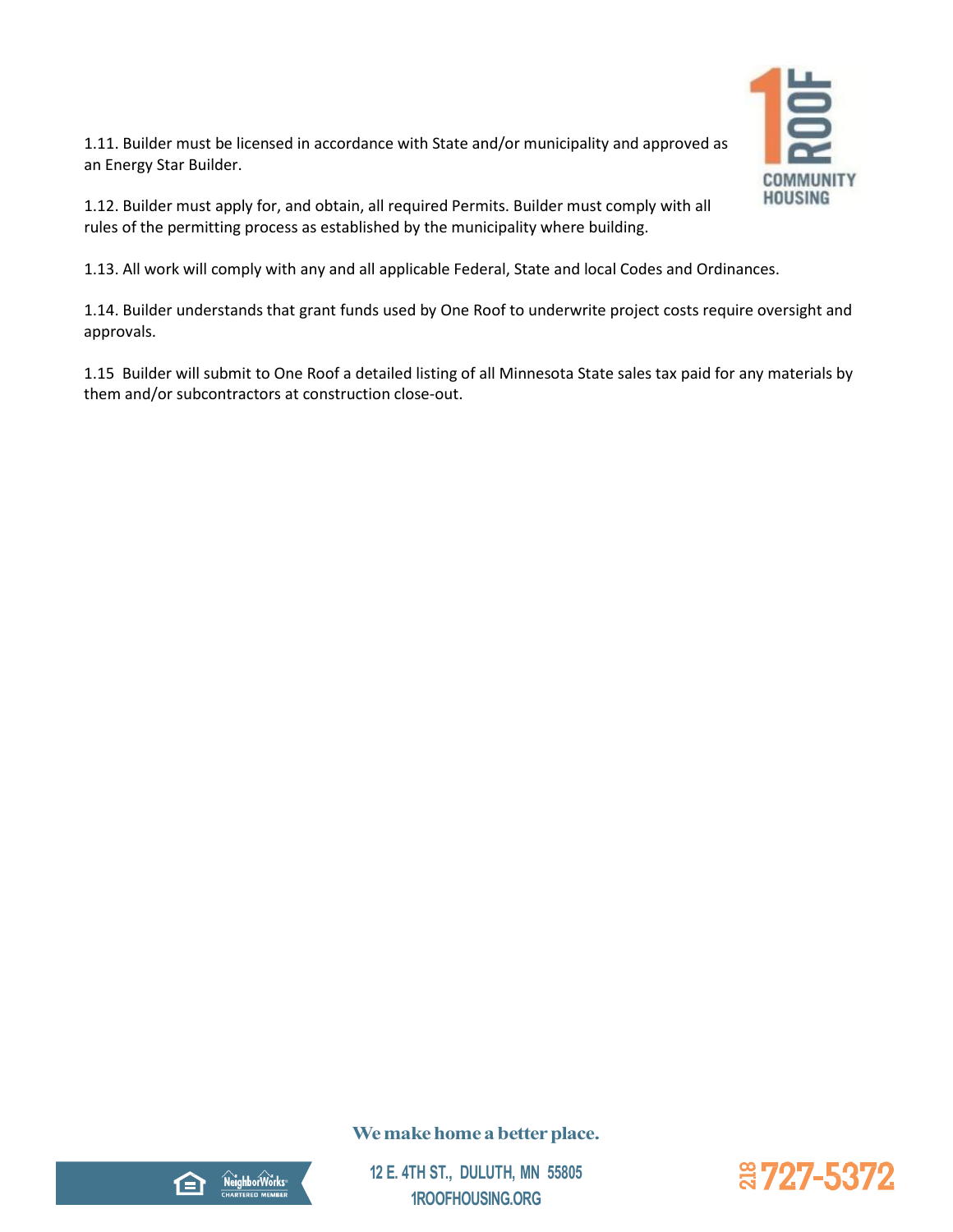

**February 16, 2022**

## **PROJECT SPECIFICATIONS**

### **SINGLE FAMILY NEW CONSTRUCTION HOME**

#### **1. GENERAL**

- 1.1. The primary goals for this project are superior building performance balanced with efficiency and economy of systems. The Contractor is encouraged to offer input as to materials, methods and equipment that will enhance these goals.
- 1.2. Any changes sought by the contractor regarding materials or methods outlined in the construction documents shall be approved in writing by the Owner.
- 1.3. General code requirements:
	- a. Building materials, construction methods, heating, ventilation and other mechanical systems will conform to or exceed MN State Energy Code chapter 1322.
	- b. Building construction will conform to or exceed the requirements of the 2015 Minnesota State Residential Code, or any more stringent local codes currently adopted.
- 1.4. Applicable design standards and regulations: The project shall meet or exceed the following standards:
	- a. Current State of Minnesota and City of Duluth/Proctor Building Codes
	- b. Minnesota Housing Finance Agency (MHFA) standards
	- c. Minnesota Green Communities (MNGC) criteria for Single Family (SF) homes
		- i. Project shall be MNGC certifiable
		- ii. Certification checklists, submittals and verification to be by Owner
	- d. The project must be certified under the most current EnergyStar program (per MNGC requirements)
	- e. EPA criteria for Climate Zone 6A
		- i. Perform 15% better than 2009 IECC
		- ii. Project shall secure a Home Energy Rating System (HERS) rating of 85 or better
			- HERS rating costs to be covered by the General Contractor
	- f. A building air tightness target has been set at a maximum of 3 air change per hour (ACH) at 50 Pascal.
	- g. The contractor is responsible for scheduling and payment of all energy testing and all test results shall be shared with the owner.